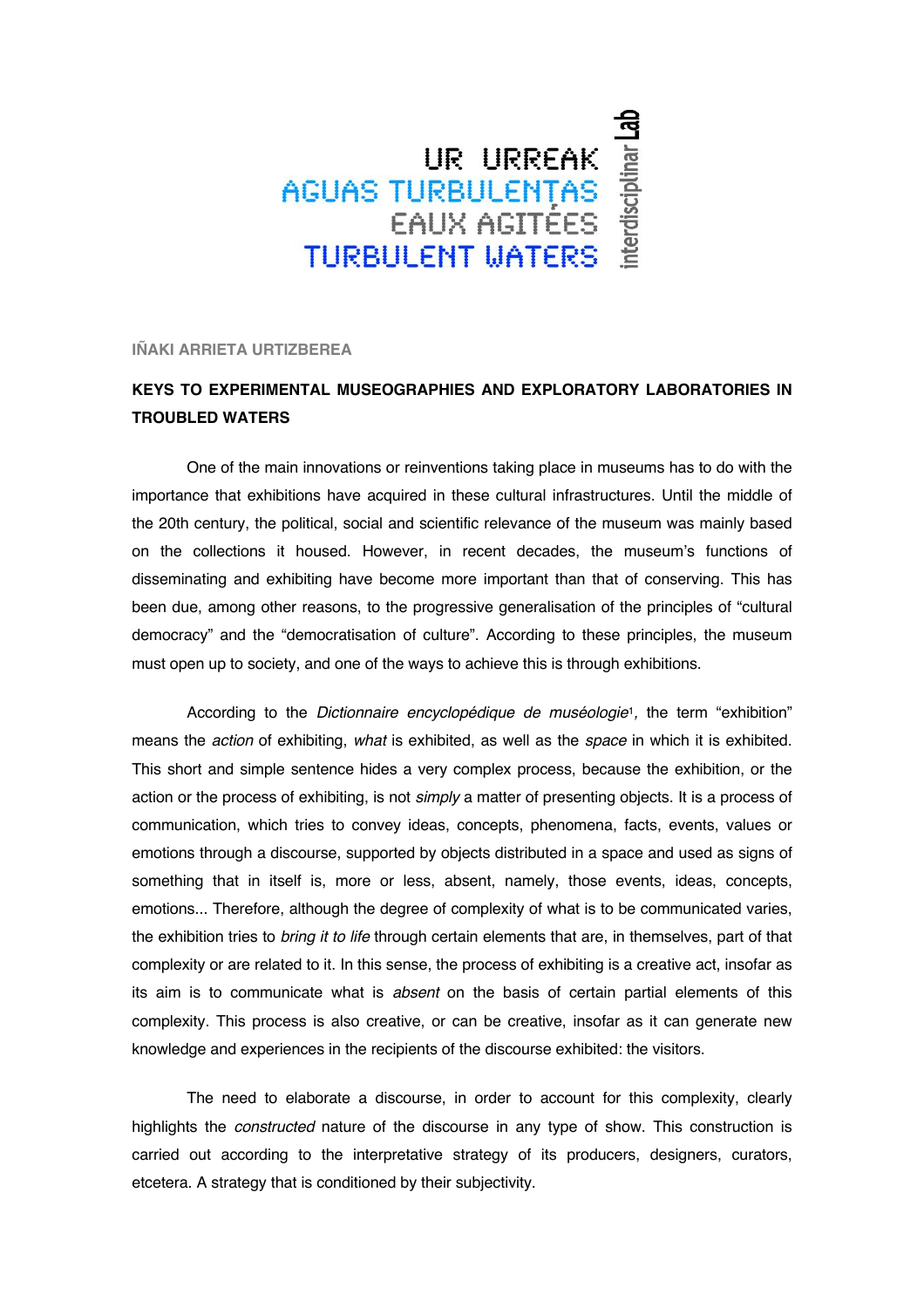The constructed and subjective nature of the action of exhibiting leads us to ask ourselves about who takes part in this communication process. And a first approximation shows us the varied and diverse array of agents or actors that participate in this process. On the broadcasting side, we have politicians, sponsors, conservators, scientists, specialists, curators, project managers, designers and technicians, each with their interpretative repertoires, knowledge, skills, values and interests. Thus, the action of exhibiting objects conceals a complicated game of negotiations between all these agents. The process of exhibiting constitutes, therefore, a field of forces in relation to who, what, how, where, when, and why it is to be communicated. Obviously, this game is not played between equals. Within the field of forces constituted in the action of exhibiting, there is an unequal distribution of power when it comes to suggesting or imposing the contents of the discourse and the type of narrative. This *confrontation* concerns both general questions of discourse, which have to do with ideological or scientific aspects of the message to be transmitted, and more specific issues related to the establishment of the route or the type of explanatory panels to be installed, for example. These latter issues, considered by some to be minor or of lesser importance than the former, have also a major impact on the discourse to be conveyed.

However, whatever the objectives of the senders of the show's communication process and the forcefulness of the discourse to be transmitted, it must be borne in mind that this discourse is interpreted by the receivers, namely the visitors. As Freeman Tilden argues, the visitor perceives through his own eyes and interprets the message on the basis of his own knowledge and experience. For this reason, in recent decades, more interactive and dynamic exhibition approaches have been developed, making the action of exhibiting even more complex.

This interaction, in relation to the visitor, can be approached on two levels. On the first level, the designer or curator refrains from establishing the exhibition theme in an unquestionable way in order to allow the visitor to construct or develop his or her own point of view — following, for instance, the methodology of the *muséologie de la rupture*. The second level involves encouraging a greater degree of participation by the visitor. It implies a full participation of the visitor in the action of exhibiting, involving him/herself in the very elaboration and presentation of the discourse. It is about the visitor intervening in the field of forces of the exhibition, taking part in the decision-making process. It is nonetheless clear that the range of participation is very broad, going from consultation once the discourse has been elaborated to full involvement from the beginning of the exhibition project.

However, public participation at this second level poses important challenges, which are not easy to solve, if at all. So far, we have talked about the visitor, but it is clear that there is no *visitor*, but *visitors*. Therefore, our next question should be who the visitors are, that is, who